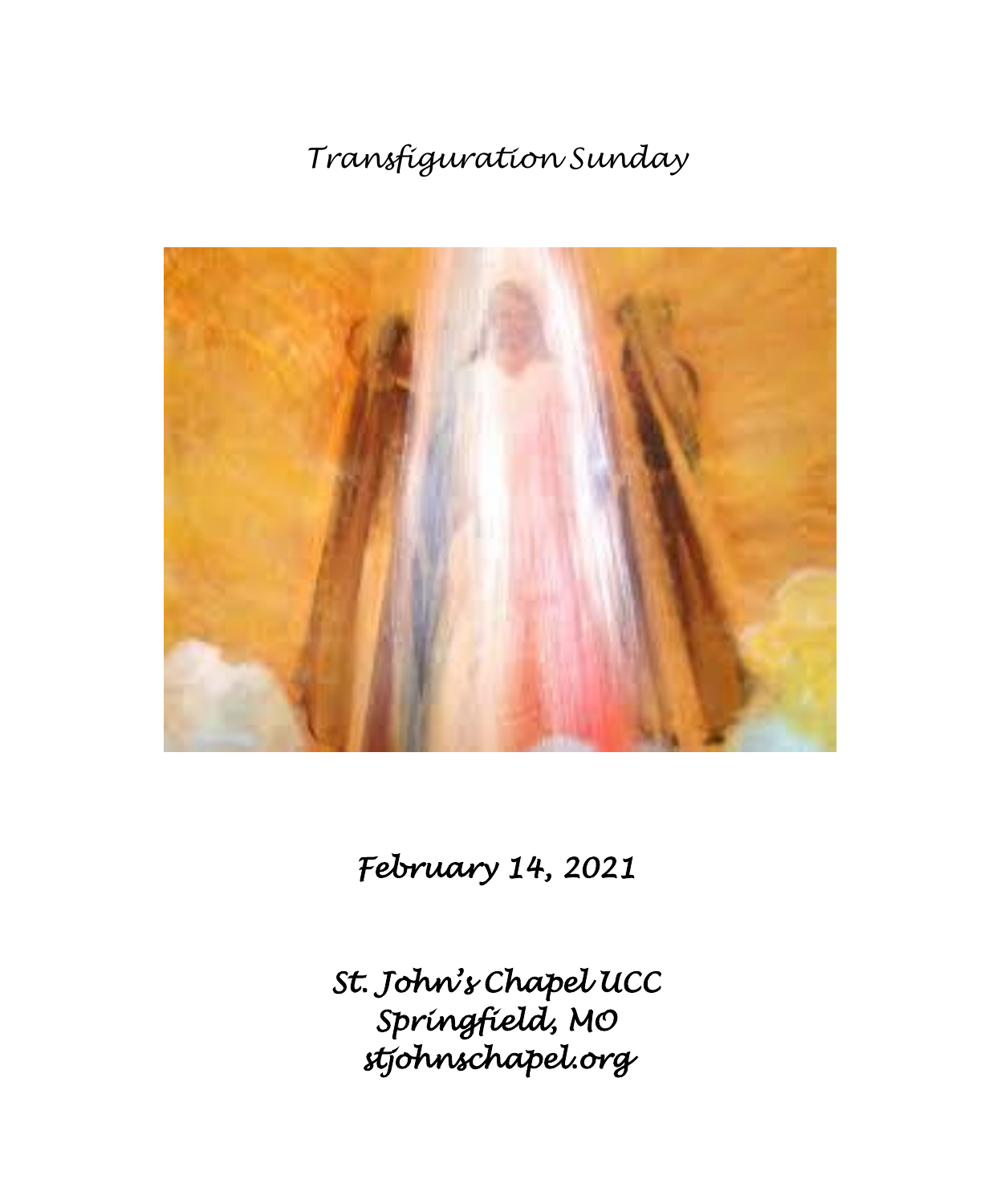#### **Announcements**

## **Prelude**

**Call to Worship - Liturgist** The glory of God shines like a consuming fire. **We have seen the glory of God in the face of Jesus the Christ.** the voice of God thunders like a mighty story. **Out of the cloud, God speaks: This is my beloved son; listen to him!**

**Opening Hymn** "Be Thou My Vision" NCH 451

**Call to Confession – Pastor Sue**

**Prayer of Confession God of all glory, beauty and grace, we have tried to hide from you – to hide our faces, to hide our sin – yet you have never hidden your love for us. We have tried to search for you – in temples, in clouds, on mountain tops – yet you have already revealed yourself to us in the face of Jesus the Christ. Forgive us, and transform us so that our lives may shine with your glory, beauty, and grace. Amen.**

#### **Declaration of Forgiveness – Pastor Sue**

Our God comes and does not keep silence; God speaks to us with grace and love, saying: You are my beloved child.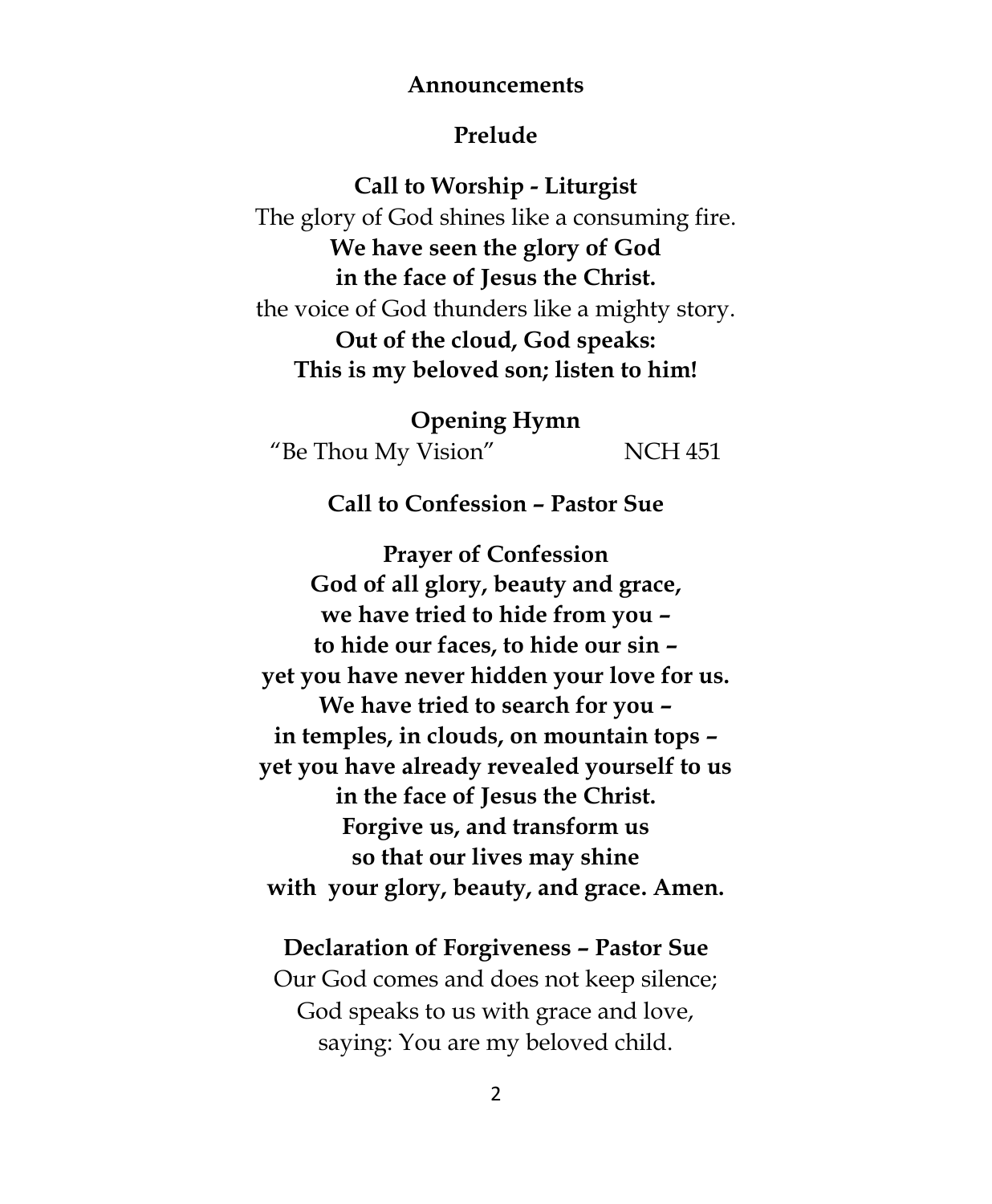This is the good news of the gospel: In Jesus Christ we are forgiven. **Thanks be to God.**

## **Response**

Gloria Patri STTL 9

Glory be to the Father, and to the Son, and to the Holy Ghost, As it was in the beginning, is now, and ever shall be, world without end. Amen, Amen.

## **Children's Time – Mary Lou Datema**

**Prayer of Illumination** "We Yearn, O Christ, for Wholeness" NCH 179 *Verse 1*

**Scripture - Liturgist**

Psalm 50:1-6 *The Voice*

# **Scripture**

Mark 9:2-9

## **Response**

"We Yearn, O Christ, for Wholeness" NCH 179 *Verse 2*

#### **Sermon**

**Response** "We Yearn, O Christ, for Wholeness" NCH 179 *Verse 3*

# **Prayers of the People**